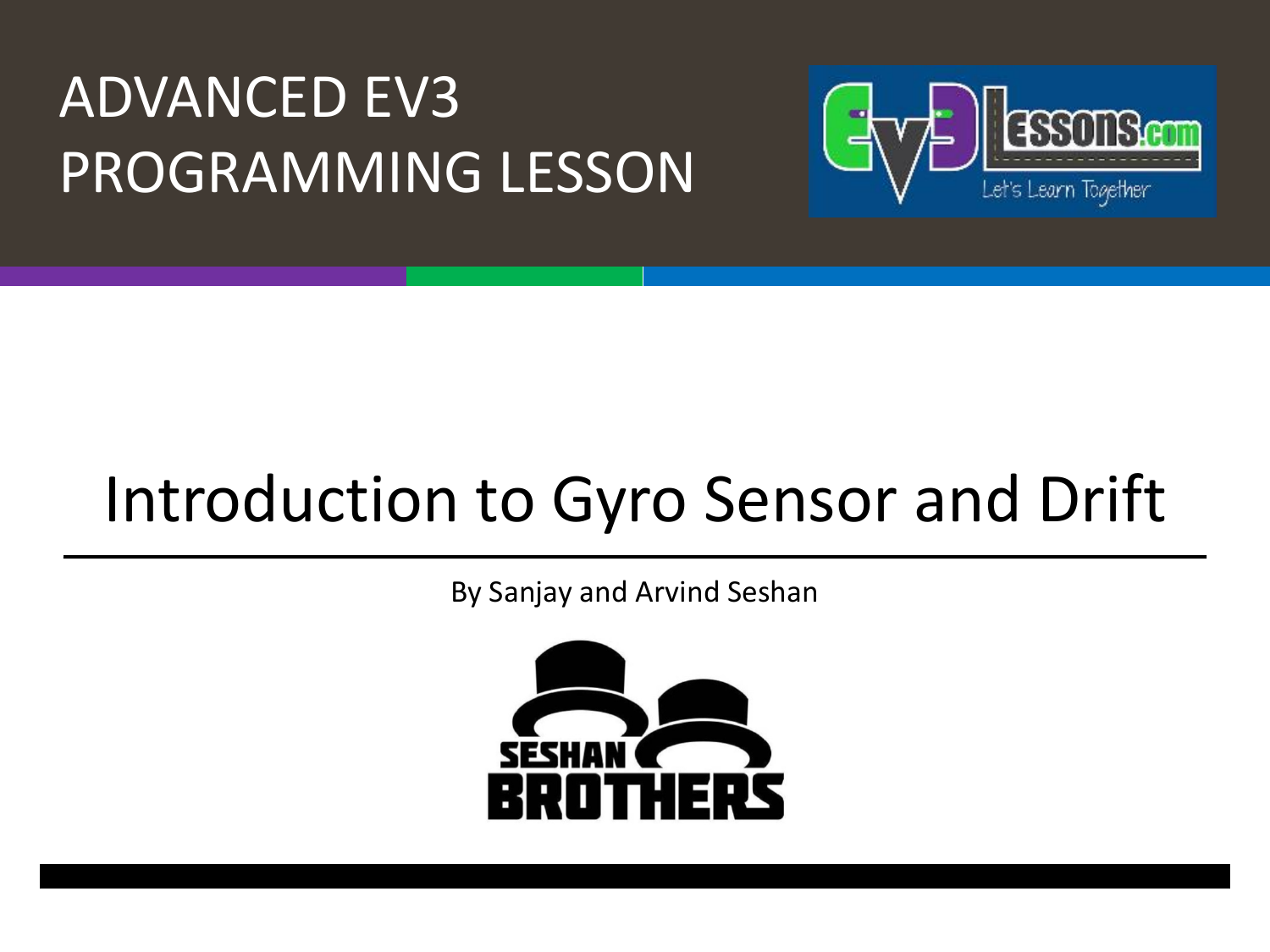## Lesson Objectives

- 1. Learn what the Gyro Sensor does
- 2. Learn about 2 common problems with using the gyro sensor (drift and lag)
- 3. Learn what "drift" means
- 4. Learn how to correct for drift with a gyro "calibration" technique
- 5. Learn about how older and newer generations of gyro sensors effect the calibration process

Prerequisites: Data wires, Loops, Logic & Comparison Blocks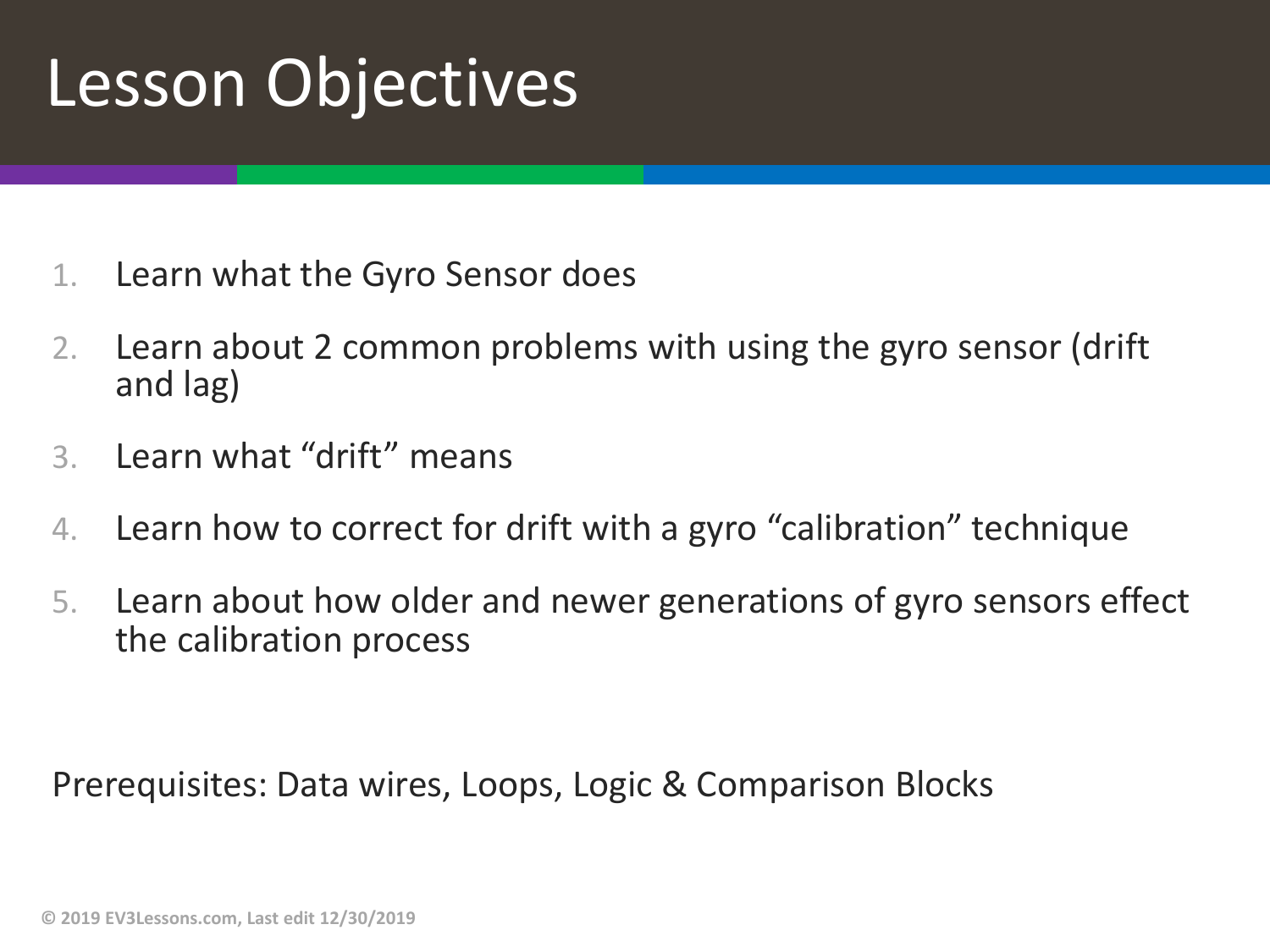# What is the Gyro Sensor?

- Gyro sensor detects rotational motion
- The sensor measures the rate of rotation in degrees per second (rate)
- $\blacktriangleright$  It also keeps track of the total rotational angle and therefore lets you measure how far your robot has turned (angle)
- The accuracy of the sensor is  $\pm 3$  degrees for 90 degree turn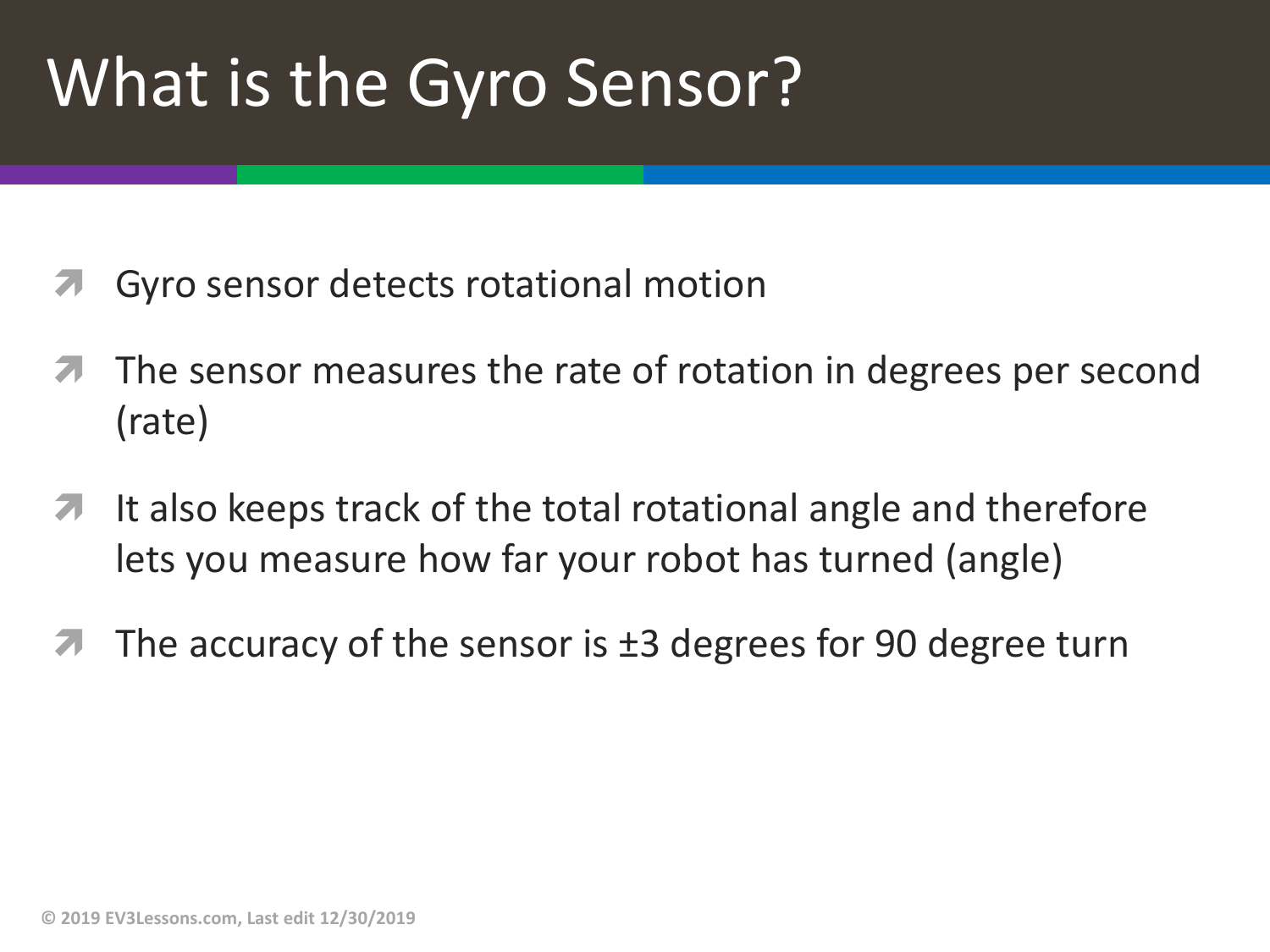# Gyro Sensor Problems

- **7** There are 2 common Gyro issues drift and lag
	- $\lambda$  Drift readings keep changing even when the robot is still
	- $\lambda$  Lag readings are delayed
- $\lambda$  In this lesson, we focus on the first problem: drift.
	- **7** We will cover lag in the Gyro Turn lesson
- **7** Solution to drift: gyro calibration
	- $\lambda$  The source of the drift problem is that the gyro must "learn" what is still.
	- **7** For a color sensor, you have to "teach" the robot what is black and white
	- $\lambda$  For your gyro, you need to calibrate the sensor to understand what is "still"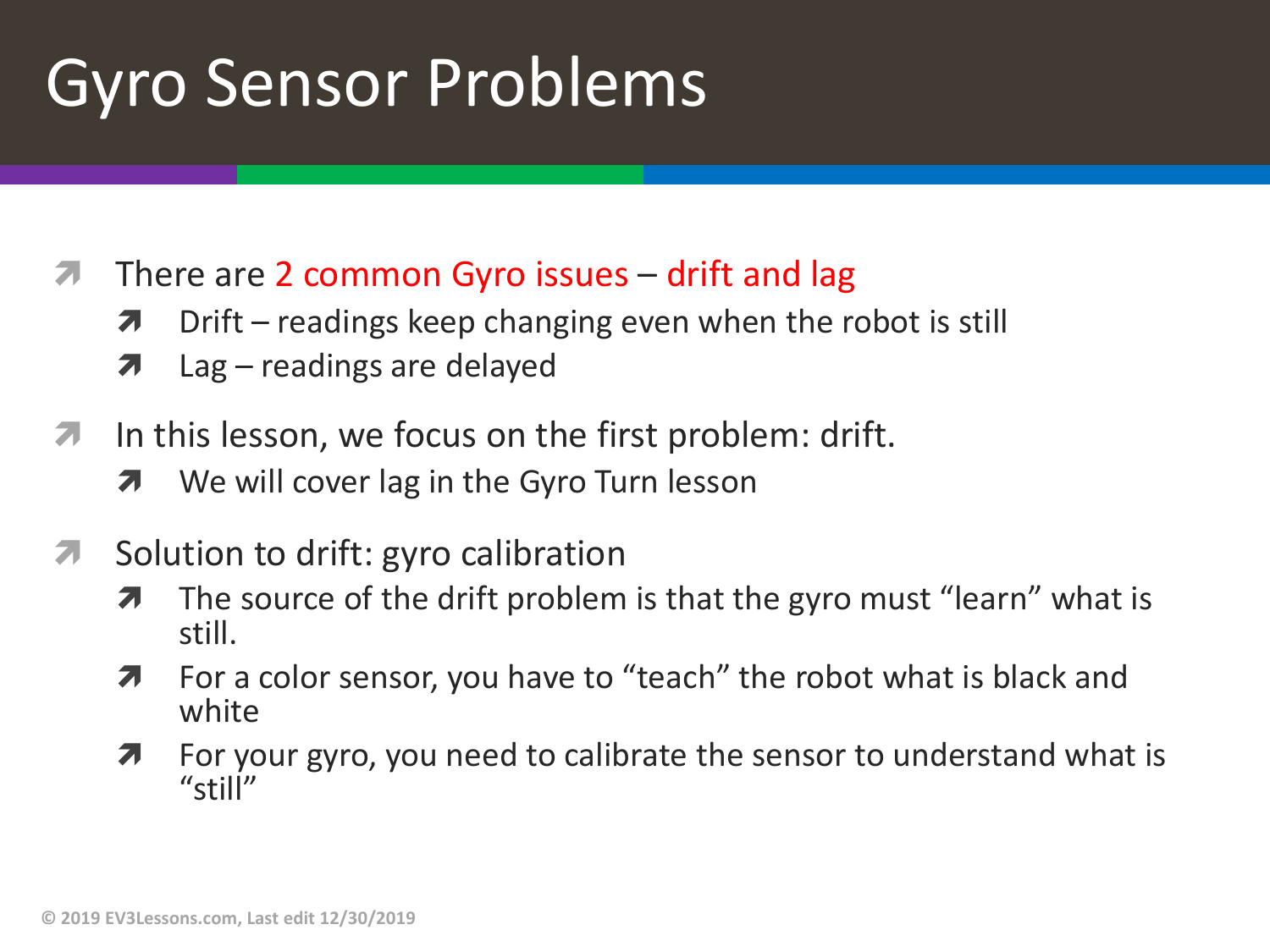# Gyro Calibration to Solve Gyro Lag

- The gyro auto-calibrates when the robot is turned on or the gyro wire is connected. If the robot is moving during calibration, the gyro "learns" the wrong value for "still" – this causes drift!
- Unfortunately, there is no gyro calibration block. There a few ways to make the sensor recalibrate.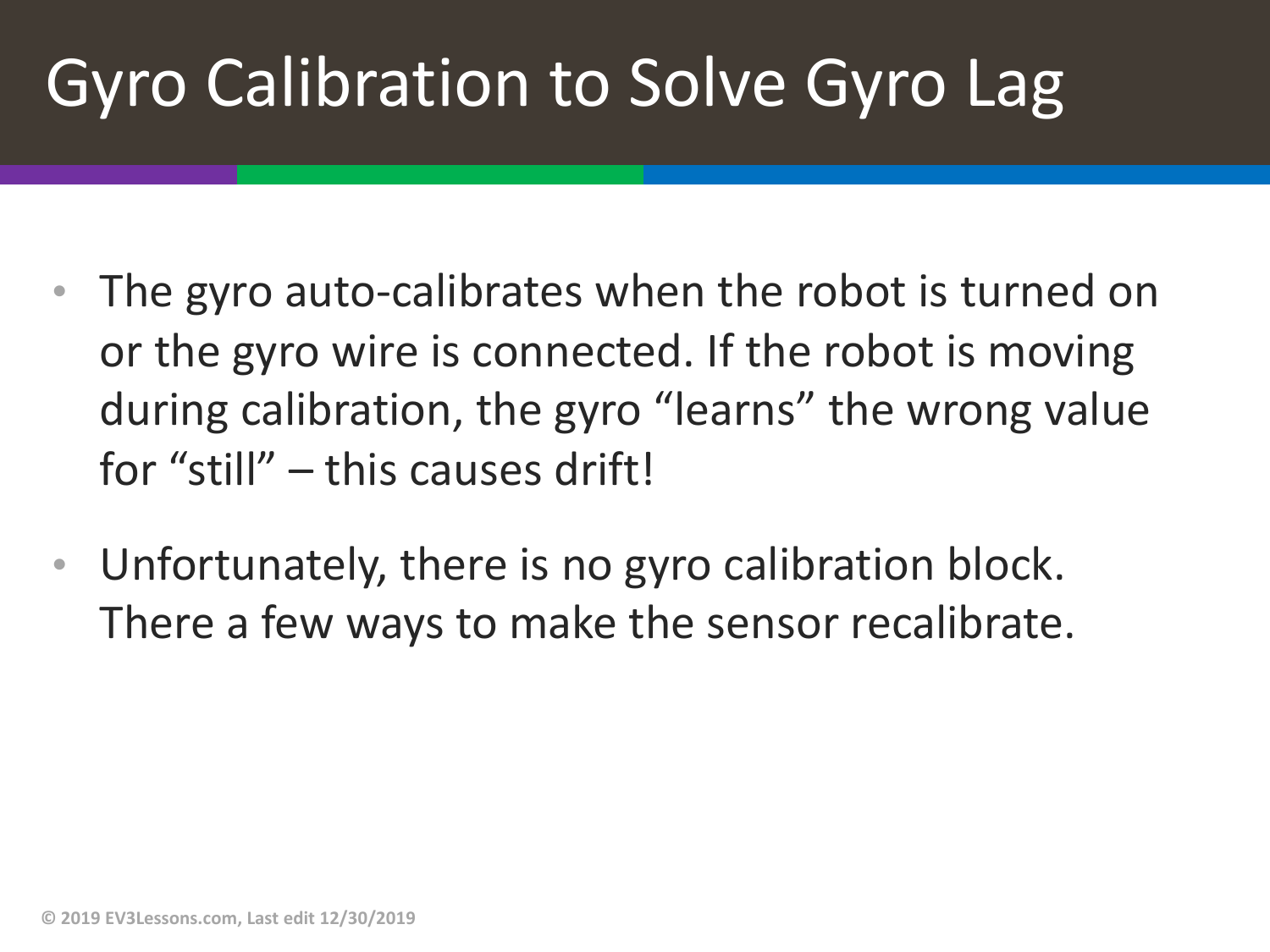### Terms to Know

- Reset: Current value of the gyro sensor angle is set to "0". This is what the gyro block with mode set to "reset" does.
- $\pi$  Calibration: The gyro calibrates what it considers to be "still". This sets both the current gyro sensor rate and angle to "0". This typically occurs when the gyro is connected.
- Some people refer to calibration as a "hard reset". We will call this calibrate through this lesson to reduce the amount of confusion.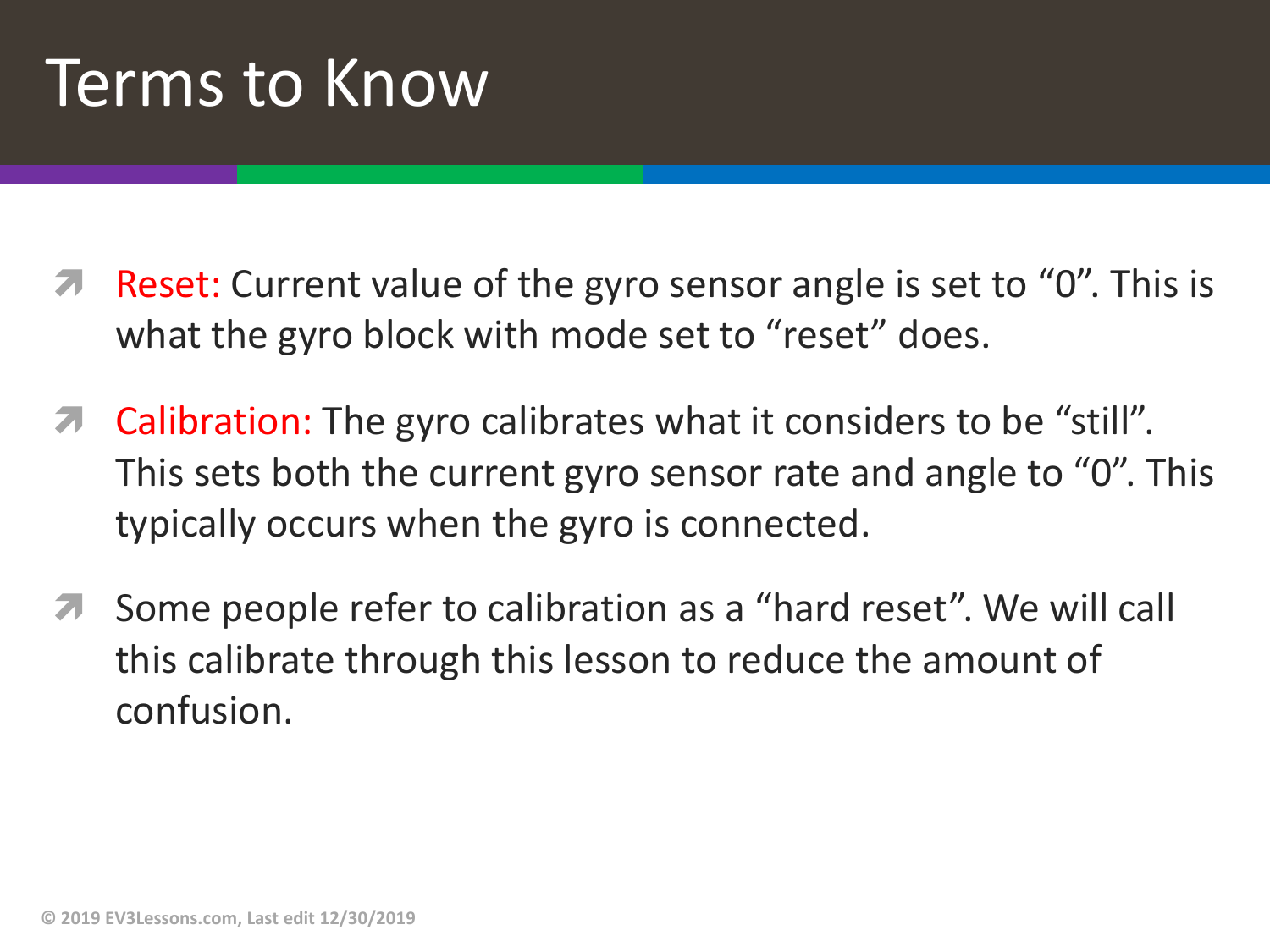# Different Generations of Gyro Sensors

- We discovered that there were two different generations of gyro sensors. Sensors made on of before 2013 and sensors made after that.
- **7** We did extensive testing on both types of sensors with the help of the extended MINDSTORMS community and discovered that there was a hardware change between 2013 and 2014.
- *A* As a result, the commonly seen gyro sensor calibration techniques out there do not work on all gyro sensors. Be careful using code you may find online as it may no longer work on newer gyro sensor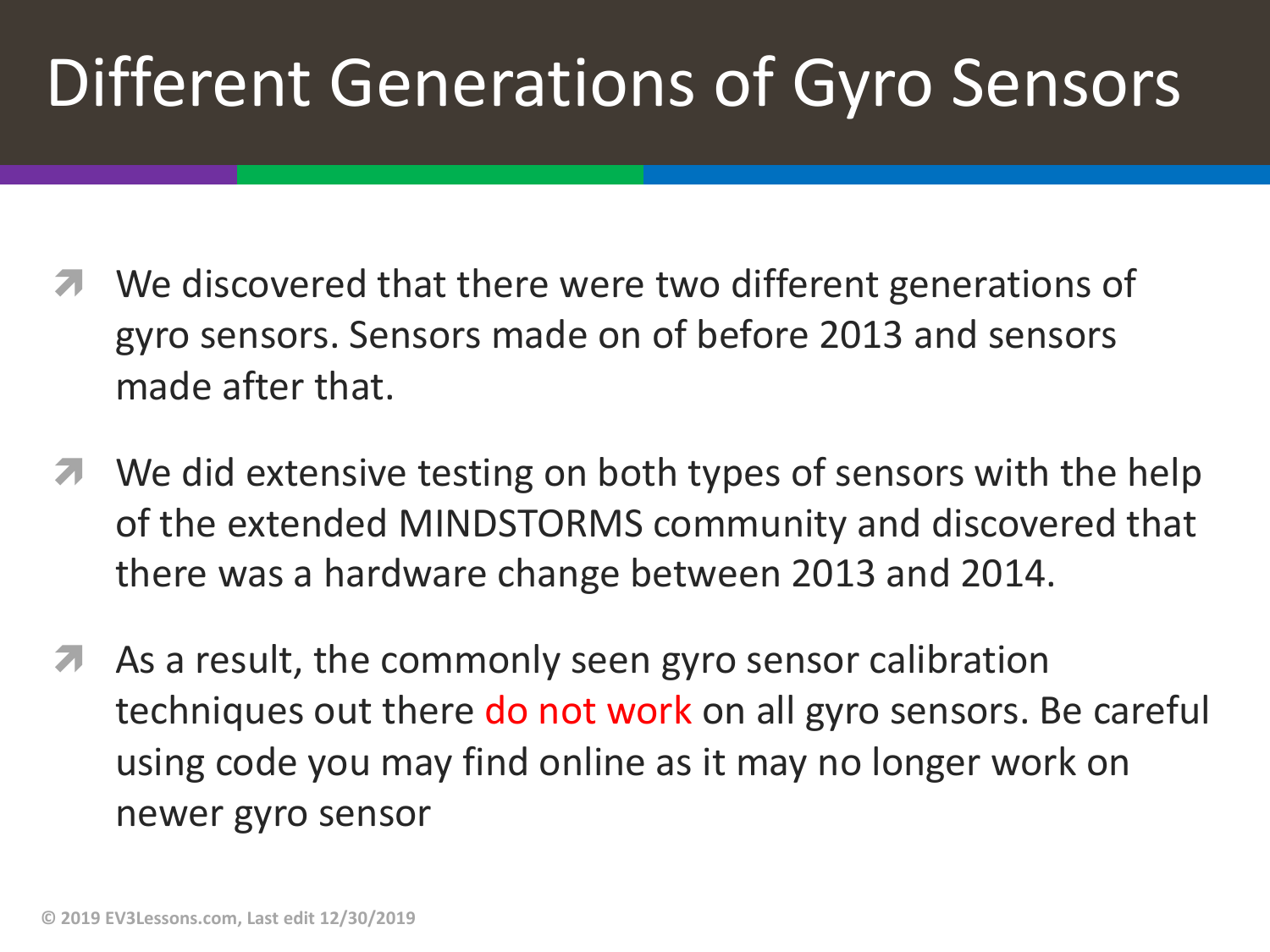# Only Reliable ways to Calibrate the Gyro

#### Hardware Solution

- Unplug and re-plug your gyro sensor while making sure your robot is still
- **7** But, this technique requires access to the EV3 ports and is prone to failure since you may shake the robot as you re-plug the wire.

#### Software Solution

- If you read the port the gyro is connected to as an infrared sensor and then read it again as a gyro sensor, it seems to force a recalibration of the gyro.
- $\pi$  This solution works reliably on any generation of sensor.

EV3Lessons.com provides Gyro Drift Test code for EV3-G.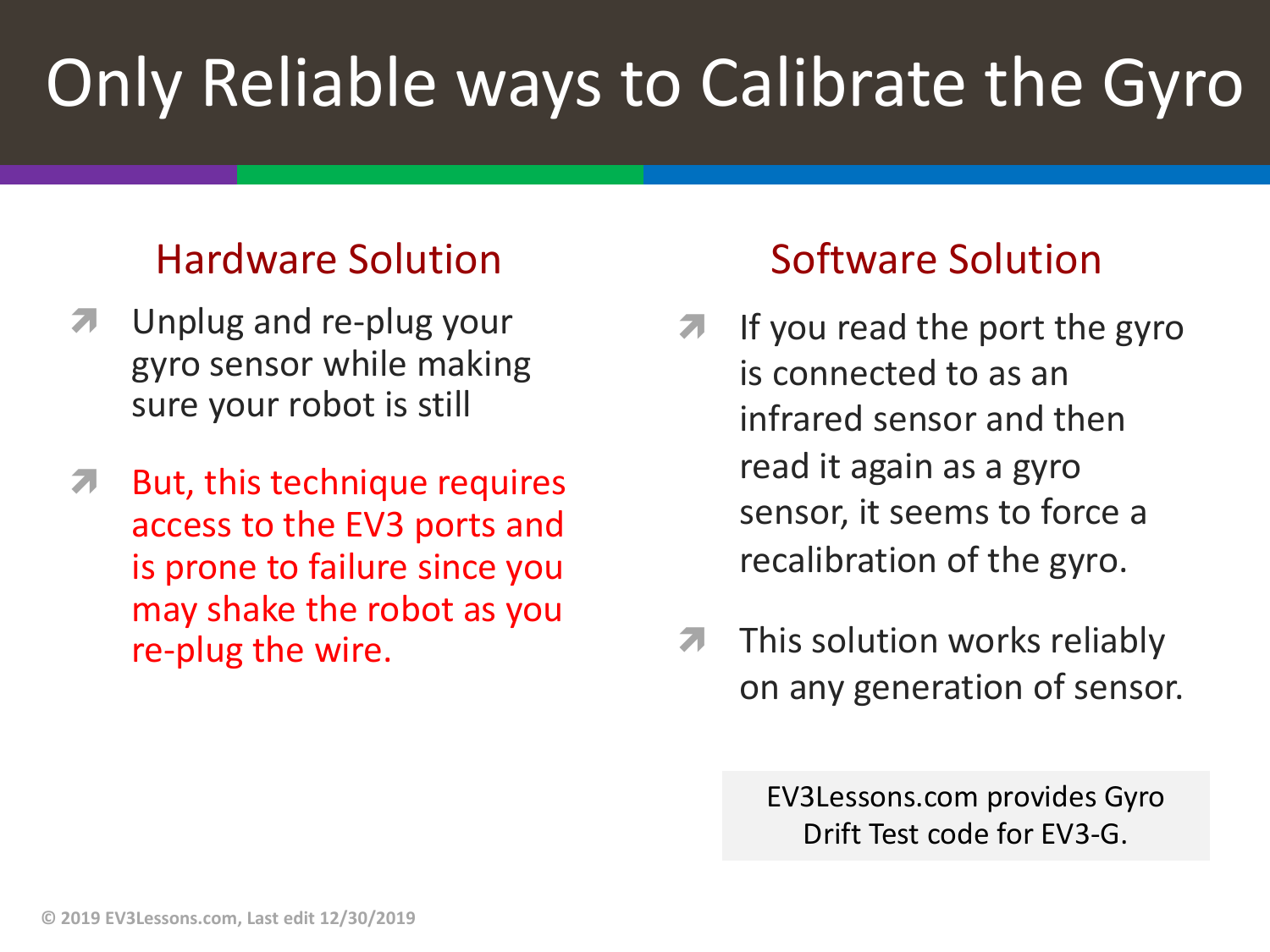### Important Notes for Success

- Keep the robot still when you calibrate the gyro
- You should not have not have to run this every time you need to read the gyro
- You should calibrate in a separate program and run it once before you run your code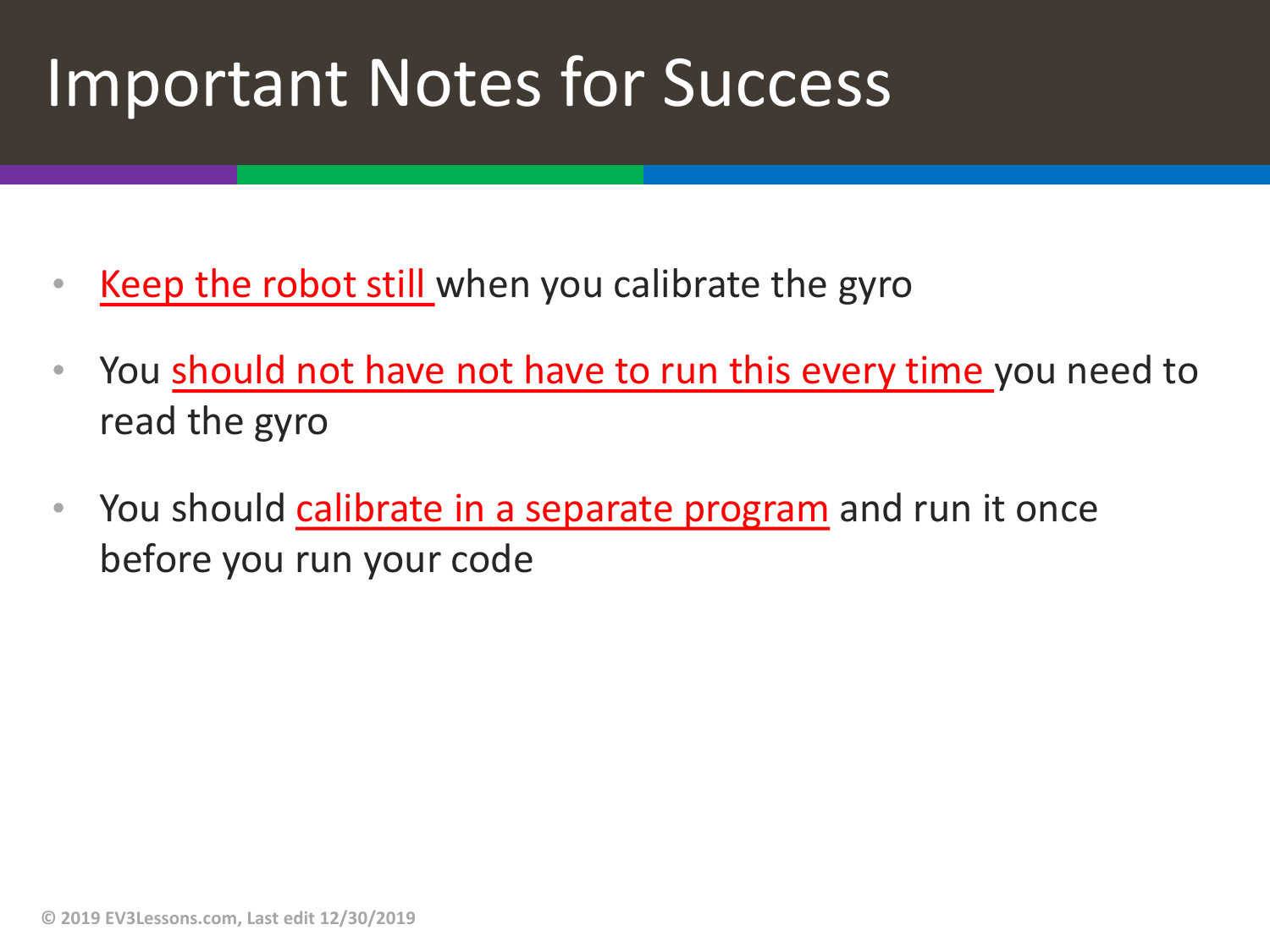# KEY CODE COMPONENTS

- Reading the Gyro Sensor port as Infrared and then reading as a Gyro Sensor will cause the Gyro Sensor to reset
- While it is resetting, the gyro will return a special value called Not a Number (NAN).
- Comparing to see that reading is a valid number makes sure that your calibration is completed. If the reading is Not a Number (NAN), it should return false.



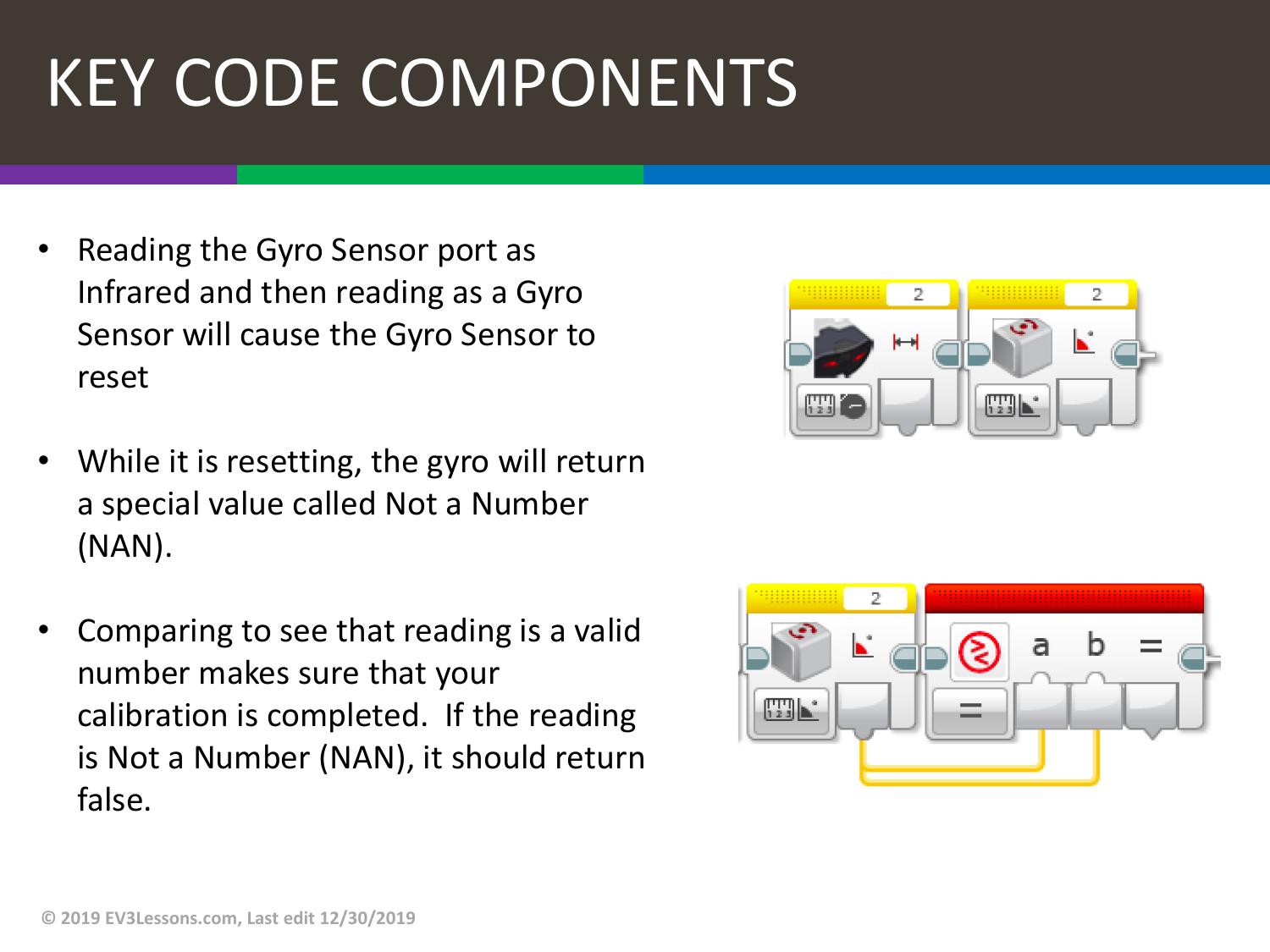# Gyro Calibration Code

This calibration code will work on all Gyro Sensors (regardless of what year they were made in)

- Read the Gyro Sensor port as Infrared and then read as a Gyro Sensor to cause Gyro Sensor to reset
- Wait until the gyro reads Not a Number (NAN) to ensure it is resetting
- Wait until the gyro reads a normal number to determine that the reset is complete

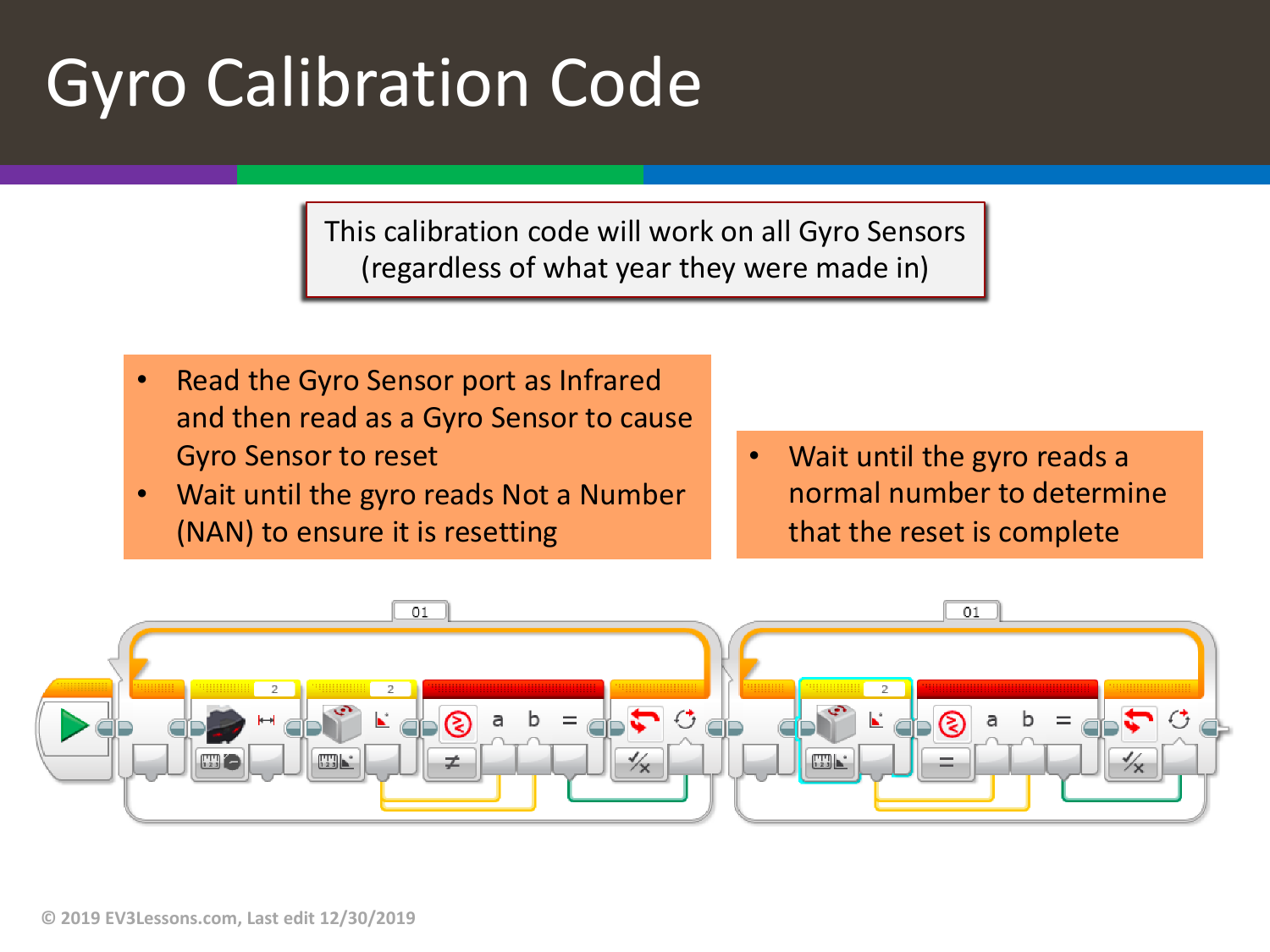# Gyro Rate and Rate & Angle Modes

- Note that in the rest of your program, you should only use the "angle" modes of the gyro. Using the "rate" or "rate & angle" mode will cause older versions of the gyro to recalibrate.
- **7** If you want to use these modes of the gyro, we recommend that you use the use the "Rate & Angle" mode block in the calibration code and only use "Rate & Angle" blocks in your program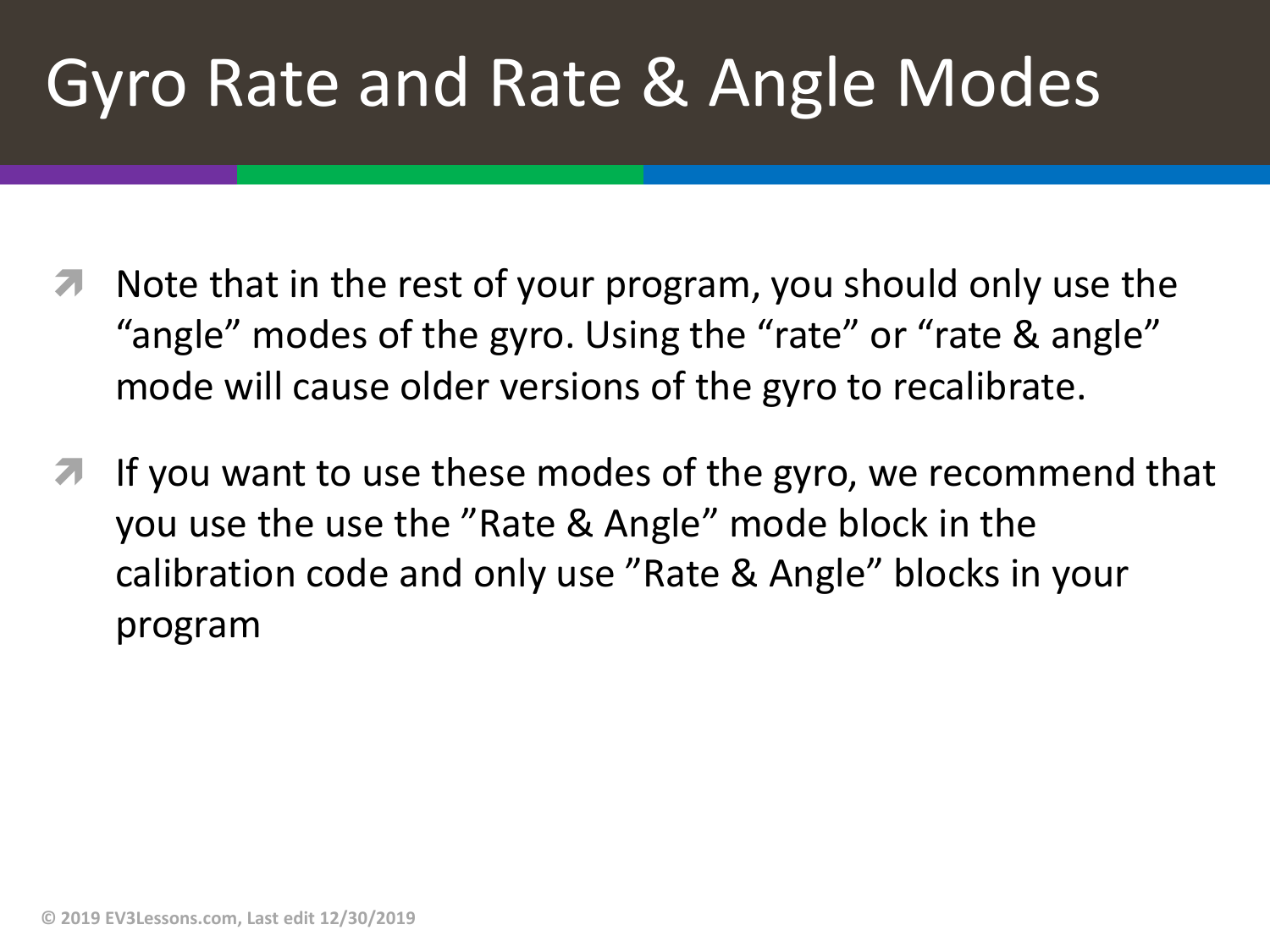# Discussion Guide

**1. What are 2 common problems when programming with the gyro?**

Ans. Gryo drift and Gyro lag

#### **2. What does Gyro drift mean?**

Ans. The Gyro readings keep changing even when the robot is still

- **3. Can you move your robot when you calibrate your gyro?** Ans. No!! Keep the robot still.
- **4. Do you need to calibrate your gryo before every move?** Ans. No. Once before you run your entire program